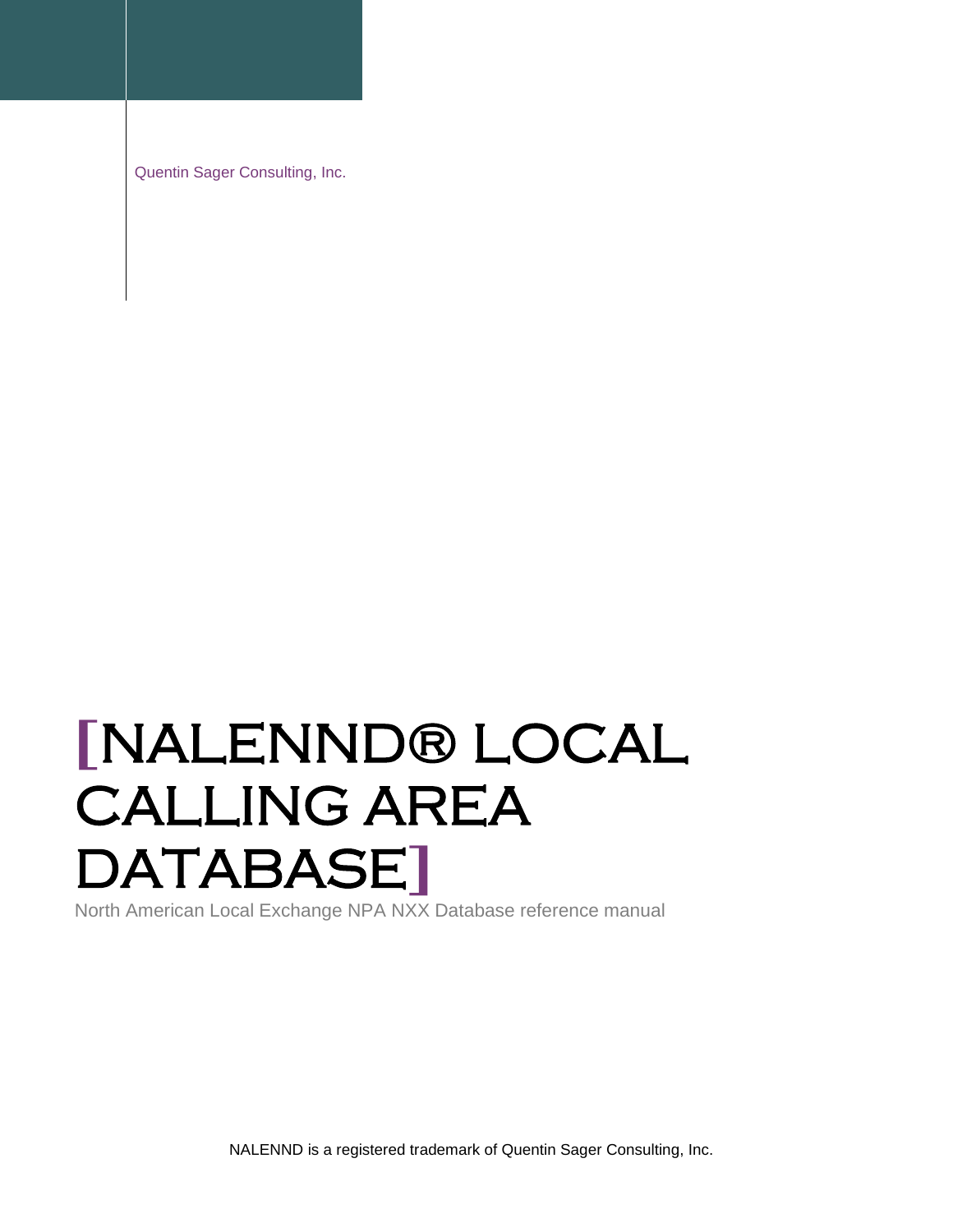This document contains the data set and file specifications for the NALENND® Local Calling Data dataset. These specifications are subject to change without notice. The data it describes is furnished under a license agreement, and may be used or copied only in accordance with the terms of the license agreement.

NALENND® Local Calling Area Database Reference Manual Revised: October 13, 2020

#### Published by: **Quentin Sager Consulting, Inc. 1589 S Wallace Point Crystal River, FL 34429**

Copyright © 2020 Quentin Sager Consulting, Inc. All rights reserved.

No part of this publication may be reproduced in any form, in an electronic retrieval system or otherwise, without the prior written permission of Quentin Sager Consulting, Inc.

#### **Disclaimer and Limitation of Liability**

The information provided in this document is directed solely to users who have the appropriate degree of experience to understand and interpret its contents in accordance with generally accepted engineering, industry, or other professional standards and applicable regulations.

NO REPRESENTATION OR WARRANTY IS MADE THAT THE INFORMATION IS TECHNICALLY ACCURATE OR SUFFICIENT OR CONFORMS TO ANY STATUTE, GOVERNMENTAL RULE OR REGULATION, AND FURTHER NO REPRESENTATION OR WARRANTY IS MADE OF MERCHANTABILITY OR FITNESS FOR ANY PARTICULAR PURPOSE OR AGAINST INFRINGEMENT OF INTELLECTUAL PROPERTY RIGHTS. QUENTIN SAGER CONSULTING SHALL NOT BE LIABLE, BEYOND THE AMOUNT OF ANY SUM RECEIVED IN PAYMENT BY QUENTIN SAGER CONSULTING FOR THIS DOCUMENT, WITH RESPECT TO ANY CLAIM, AND IN NO EVENT SHALL QUENTIN SAGER CONSULTING BE LIABLE FOR LOST PROFITS OR OTHER INCIDENTAL OR CONSEQUENTIAL DAMAGES. QUENTIN SAGER CONSULTING EXPRESSLY ADVISES THAT ANY AND ALL USE OF OR RELIANCE UPON THE INFORMATION PROVIDED IN THIS DOCUMENT IS AT THE RISK OF THE USER.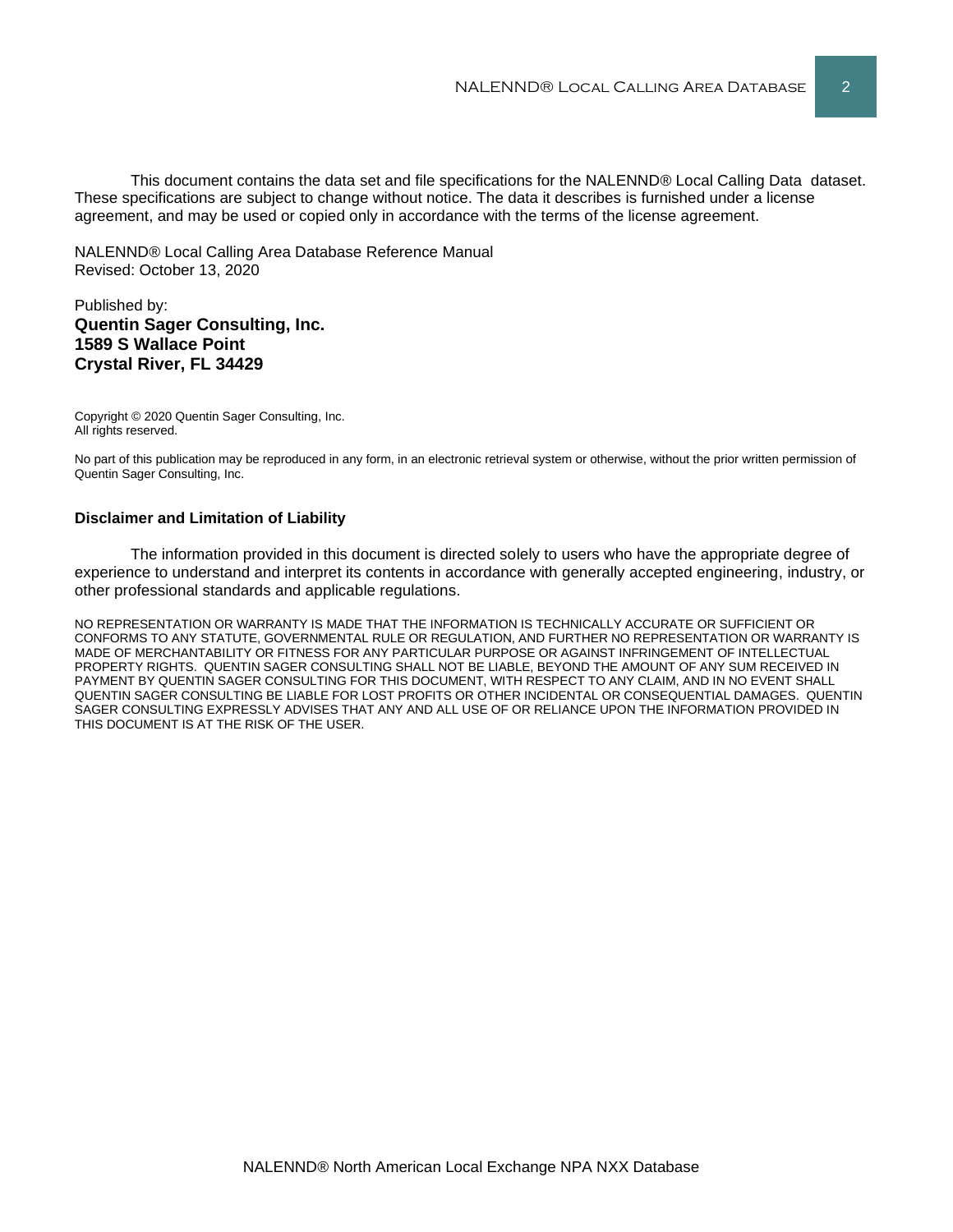## General Description

The NALENND® Local Calling Area Database identifies North American local exchange carriers' local calling areas by Rate Center. This local calling area data in conjunction with the NALENND® NPA NXX database can be used to determine local call status between any two North American telephone exchange (i.e. NPA NXX) combinations by cross-referencing the originating and terminating NPA NXX pair to their associated Rate Center.

NALENND® local calling data is based (largely) on those local calling areas defined by the incumbent wireline local exchange carrier. Generally a competitive local exchange carrier's local calling area will concur with the incumbent carrier's definition when serving the same basic service area but could differ.

In North America wireless telephone numbering resources (i.e. NPA NXX) are assigned by Rate Center as are standard wireline resources. Wireless to wireless local calling areas differ from wireline to wireline or wireless to wireline communications and are generally much broader in scope than conventional wireline. Wireless to wireless calling areas are defined by market area relationship rather that Rate Center relationship.

The NALENND® database provides block level information based on carrier assignment and does not provide individual consumer specific information about an individual telephone number. Thus this database does not include individual ported telephone information nor can it identify an optional extended local calling plan subscribed by a particular individual.

Each table *(file)* in the NALENND® database is delivered in flat, delimited text file format (commonly referred to as comma-separated-value or CSV format). The NALENND® database is easily imported to and accessed through most contemporary database engines including (but not limited to) MySQL, PostgreSQL, SQLite, Oracle, IBM DB2, Microsoft SQL Server, Microsoft Access, or similar tool.

The data can be imported as either US-ASCII or Unicode UTF-8 text. For each file in the NALENND® database; the first row contains field names (column headers), fields are terminated by a single comma "," character, fields are optionally enclosed using a double quote character, and lines (rows) are terminated with a two character carriage return line feed (CR + LF) sequence.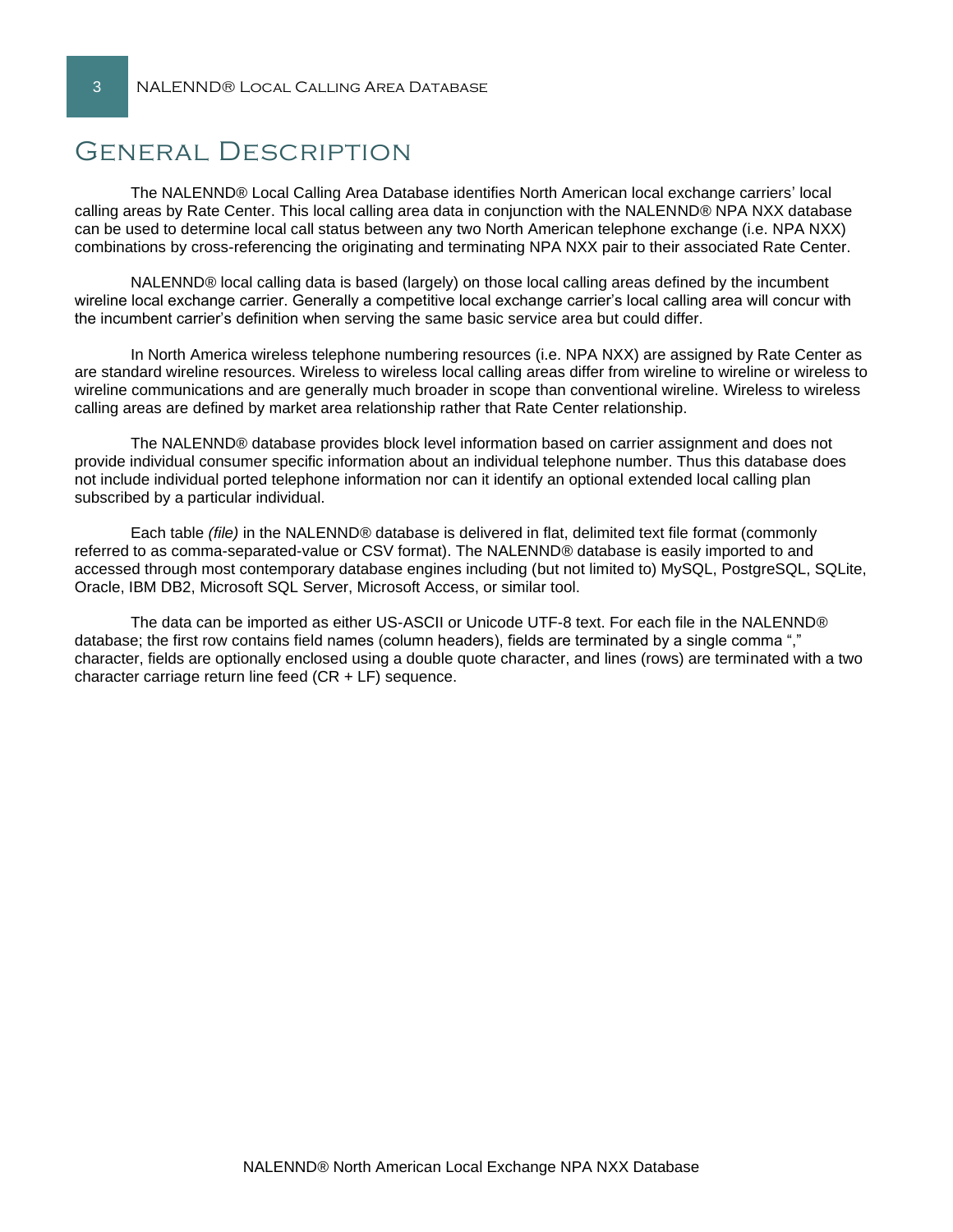# Record Layouts and Field Descriptions

#### **FILE: nalennd\_local\_xref.csv**

The *nalennd\_local\_xref.csv* data file contains the cross-reference required to identify the exchange index to use for each unique NPA-NXX-X combination.

| <b>Field</b>    | <b>Description</b>                                                                                                                                                                                                                                                                                                                                                                                                                                                                                                                                                                                                                                                                                                                                                                                                                                                                     |
|-----------------|----------------------------------------------------------------------------------------------------------------------------------------------------------------------------------------------------------------------------------------------------------------------------------------------------------------------------------------------------------------------------------------------------------------------------------------------------------------------------------------------------------------------------------------------------------------------------------------------------------------------------------------------------------------------------------------------------------------------------------------------------------------------------------------------------------------------------------------------------------------------------------------|
| <b>NPA</b>      | Numbering Plan Area (NPA) Code. An NPA, also known as a telephone area code, is<br>the first three digits of a 10-digit North American Numbering Plan (NANP) telephone<br>number in the form NXX-NXX-XXXX, where N represents any one of the numbers 2<br>through 9 and X represents any one of the numbers 0 through 9. Valid numeric range<br>for NPA codes is 200 through 999.                                                                                                                                                                                                                                                                                                                                                                                                                                                                                                      |
| <b>NXX</b>      | Central Office Code (COC). The COC, commonly called the telephone exchange or<br>prefix, is the second three digits (NXX) of a 10-digit NANP telephone number in the form<br>NXX-NXX-XXXX, where N represents any one of the numbers 2 through 9 and X<br>represents any one of the numbers 0 through 9. Valid numeric range for NXX codes is<br>200 through 999.                                                                                                                                                                                                                                                                                                                                                                                                                                                                                                                      |
| <b>BLOCK_ID</b> | Block identifier. Implies, represents, or identifies either the entire group of 10,000<br>numbers or a specific group of 1,000 numbers within the NPA NXX.<br>An "A" record will be present for NPA NXX records that are "assigned" to the Code<br>Holder per the Central Office Code Assignment Guidelines. For non-pooled numbers it<br>identifies a 10,000-block level record and implies line assignments 0000 through 9999.<br>For pooled numbers the "A" record is present for default routing purposes and identifies<br>the LERG Assignee, numeric blocks must be referenced for actual carrier assignments.<br>A numeric block (digits "0" through "9") refers to those assignments made per<br>Thousands Block Pooling Administrative Guidelines, it identifies a 1,000-block level<br>record and refers to line assignments x000 through x999 where x=the block identifier. |
| <b>EXCHANGE</b> | Unique exchange index used to identify the NPA-NXX-BLOCK_ID combination.                                                                                                                                                                                                                                                                                                                                                                                                                                                                                                                                                                                                                                                                                                                                                                                                               |

#### **FILE: nalennd\_local.csv**

The *nalennd\_local.csv* data file contains the originating telephone exchange to terminating telephone exchange combinations used to define local calling areas.

| Field               | <b>Description</b>                                                  |
|---------------------|---------------------------------------------------------------------|
| <b>ORC EXCHANGE</b> | Unique originating exchange index within the Rate Center.           |
| ORC STATE           | Originating Rate Center state, province, or territory abbreviation. |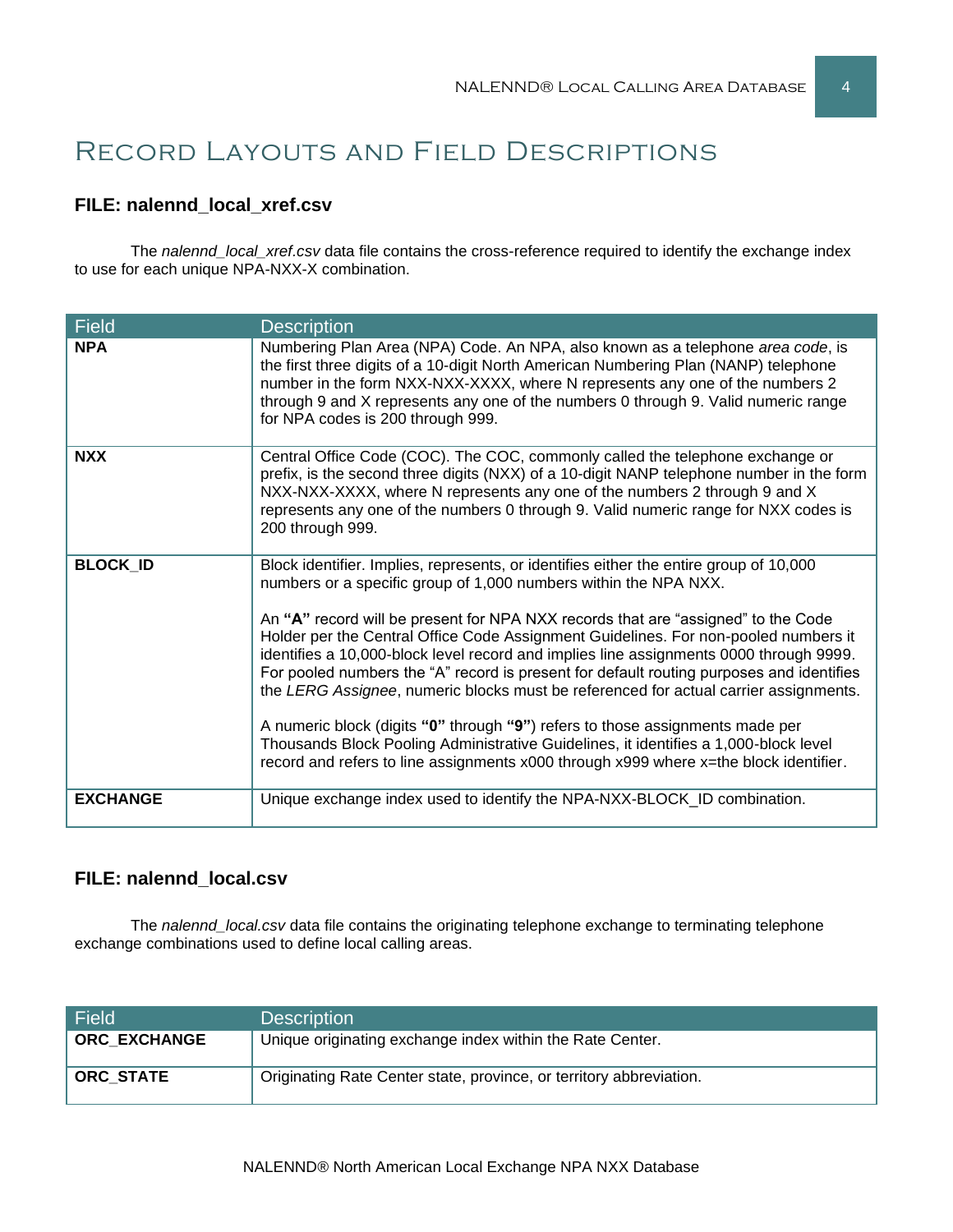| ORC_ABBR         | Originating Rate Center standardized 10 character LERG abbreviation.                                                                                                                                                                                                                                                                                                                                                                                                                                                                                                                                                                                                                                                    |  |  |  |
|------------------|-------------------------------------------------------------------------------------------------------------------------------------------------------------------------------------------------------------------------------------------------------------------------------------------------------------------------------------------------------------------------------------------------------------------------------------------------------------------------------------------------------------------------------------------------------------------------------------------------------------------------------------------------------------------------------------------------------------------------|--|--|--|
| ORC_LATA         | Originating Rate Center LATA number.                                                                                                                                                                                                                                                                                                                                                                                                                                                                                                                                                                                                                                                                                    |  |  |  |
| ORC_MTA          | Originating Rate Center MTA number.                                                                                                                                                                                                                                                                                                                                                                                                                                                                                                                                                                                                                                                                                     |  |  |  |
| TRC_EXCHANGE     | Unique terminating exchange index within the Rate Center.                                                                                                                                                                                                                                                                                                                                                                                                                                                                                                                                                                                                                                                               |  |  |  |
| TRC_STATE        | Terminating Rate Center state, province, or territory abbreviation.                                                                                                                                                                                                                                                                                                                                                                                                                                                                                                                                                                                                                                                     |  |  |  |
| TRC_ABBR         | Terminating Rate Center standardized 10 character LERG abbreviation.                                                                                                                                                                                                                                                                                                                                                                                                                                                                                                                                                                                                                                                    |  |  |  |
| TRC_LATA         | Terminating Rate Center LATA number.                                                                                                                                                                                                                                                                                                                                                                                                                                                                                                                                                                                                                                                                                    |  |  |  |
| TRC_MTA          | Terminating Rate Center MTA number.                                                                                                                                                                                                                                                                                                                                                                                                                                                                                                                                                                                                                                                                                     |  |  |  |
| <b>OCN</b>       | When populated identifies the competitive local carrier who's local calling area differs<br>from the incumbent local exchange carrier.                                                                                                                                                                                                                                                                                                                                                                                                                                                                                                                                                                                  |  |  |  |
| <b>CALL_TYPE</b> | This free form field identifies terminating exchanges as local or expanded local in<br>relationship to the originating Rate Center. Possible values include:<br>LCA - Local Calling Area<br>$\bullet$<br><b>EAS - Extended Area Service</b><br>$\bullet$<br><b>ESA - Extended Service Area</b><br>$\bullet$<br><b>EACS - Extended Area Calling Service</b><br>٠<br>MELCS - Metropolitan Exchange Local Calling Service<br>٠<br>ELC - Expanded Toll-Free Local Calling Service<br>HRC - Home Region Calling<br>$\bullet$<br>Measured - Measured service<br><b>ECS - Extended Calling Service</b><br>ZUM1 - Zone Usage Measurement Zone 1<br>ZUM2 - Zone Usage Measurement Zone 2<br>ZUM3 - Zone Usage Measurement Zone 3 |  |  |  |
| <b>RATE STEP</b> | Rate Step Indicator. Identifies mileage based distance between originating and<br>terminating exchanges within the local service area.<br>$(1)$ 0-12 miles<br>(2) 13-16 miles<br>(3) 17-22 miles<br>(4) 23-30 miles<br>(5) 31-40 miles<br>(6) Greater than 40 miles                                                                                                                                                                                                                                                                                                                                                                                                                                                     |  |  |  |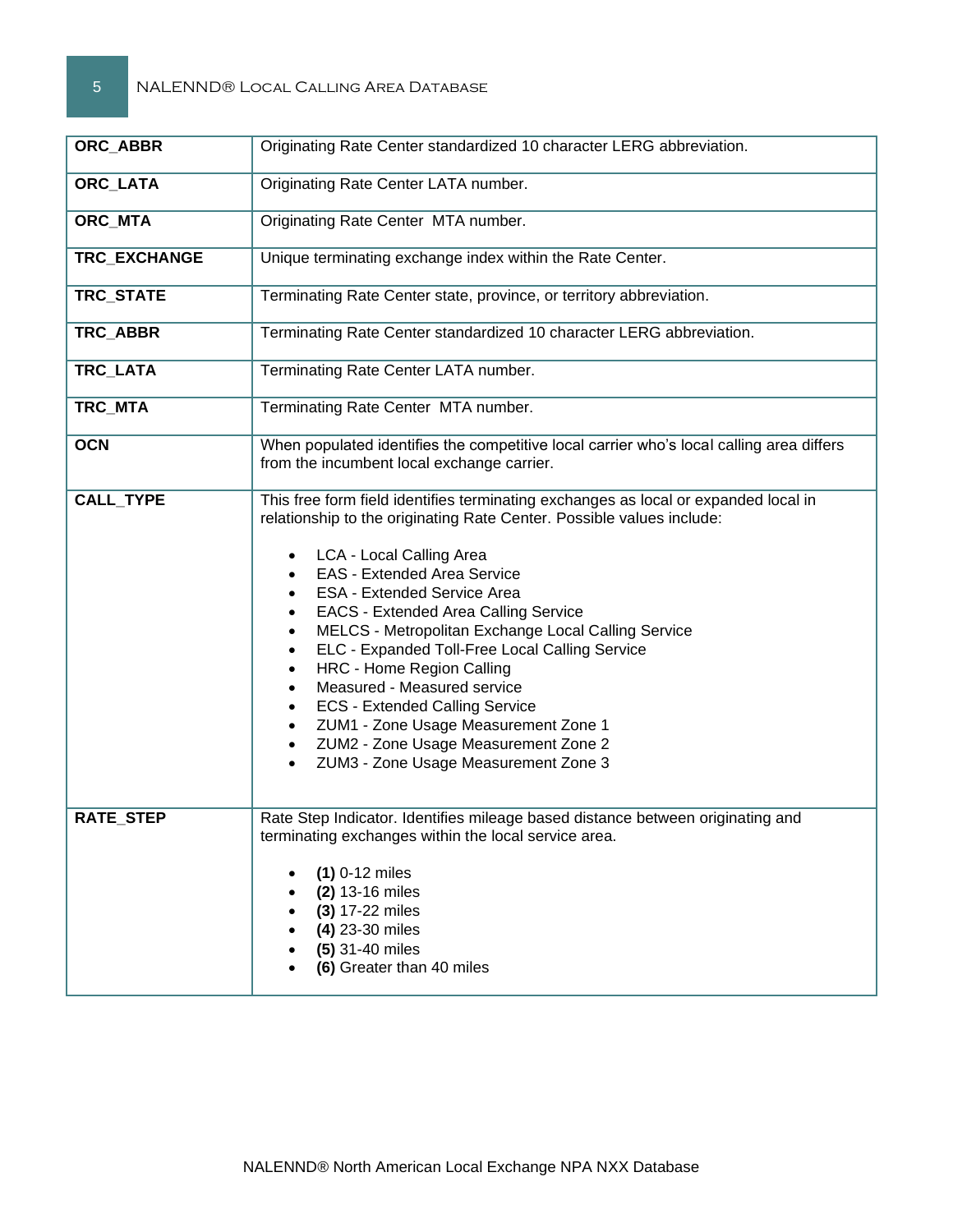# SQL Scripts and Schemas

#### **MySQL**

```
CREATE DATABASE if not exists `nalennd`;
USE `nalennd`;
DROP TABLE IF EXISTS `local_xref`;
CREATE TABLE `local_xref` (
 `NPA` char(3) NOT NULL,
 `NXX` char(3) NOT NULL,
 `BLOCK_ID` char(1) NOT NULL,
 `EXCHANGE` char(8) NOT NULL,
  PRIMARY KEY (`NPA`,`NXX`,`BLOCK_ID`)
) ENGINE=MyISAM DEFAULT CHARSET=utf8;
DROP TABLE IF EXISTS `local`;
CREATE TABLE `local` (
   `ORC_EXCHANGE` char(8) NOT NULL,
   `ORC_STATE` char(2) NOT NULL,
   `ORC_ABBR` char(10) NOT NULL,
   `ORC_LATA` char(3) NOT NULL,
   `ORC_MTA` int(11) NOT NULL,
   `TRC_EXCHANGE` char(8) NOT NULL,
   `TRC_STATE` char(2) NOT NULL,
 `TRC_ABBR` char(10) NOT NULL,
 `TRC_LATA` char(3) NOT NULL,
   `TRC_MTA` int(11) NOT NULL,
  'OCN' char(4) NULL,
 `CALL_TYPE` varchar(20) NULL,
PRIMARY KEY (`ORC EXCHANGE`,` TRC EXCHANGE`)
) ENGINE=MyISAM DEFAULT CHARSET=utf8;
```
#### **Microsoft SQL Server**

```
CREATE DATABASE [nalennd] ON PRIMARY
GO
USE [nalennd]
GO
SET ANSI_NULLS ON
GO
SET QUOTED IDENTIFIER ON
GO
SET ANSI_PADDING ON
GO
CREATE TABLE [dbo].[local_xref](
       [NPA] [char](3) NOT NULL,
       [NXX] [char](3) NOT NULL,
       [BLOCK_ID] [char](1) NOT NULL,
       [EXCHANGE] [char](8) NOT NULL,
CONSTRAINT [PK_local_xref] PRIMARY KEY CLUSTERED 
(
       [NPA] ASC,
       [NXX] ASC,
       [BLOCK_ID] ASC
) WITH (PAD INDEX = OFF, STATISTICS NORECOMPUTE = OFF, IGNORE DUP KEY = OFF, ALLOW ROW LOCKS = ON,
ALLOW PAGE LOCKS = ON) ON [PRIMARY]
) ON [PRIMARY]
```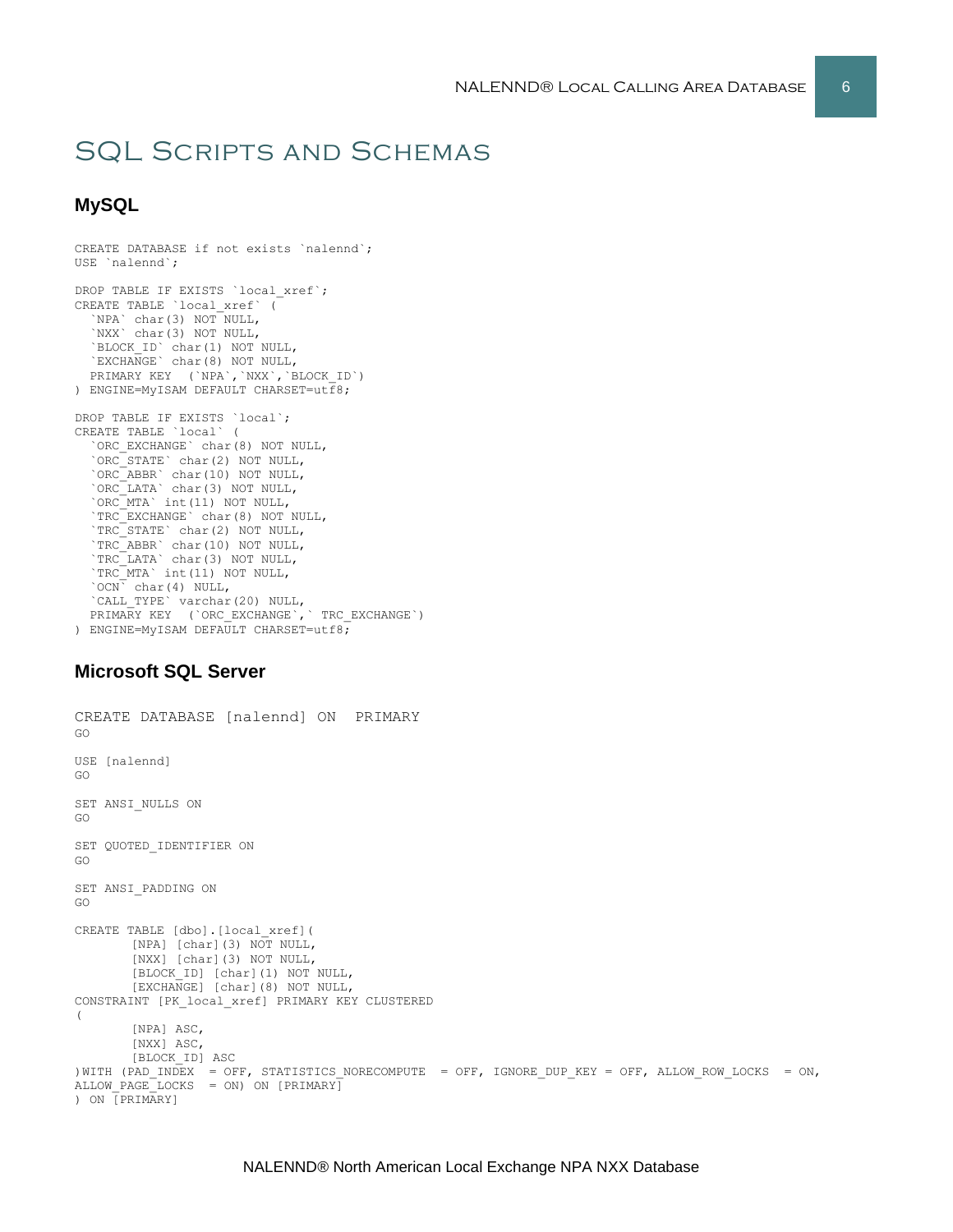GO

```
CREATE TABLE [dbo].[local](
       [ORC_EXCHANGE] [char](8) NOT NULL,
       [ORC_STATE] [char](2) NOT NULL,
        [ORC_ABBR] [char](10) NOT NULL,
       [ORC_LATA] [char](3) NOT NULL,
       [ORC_MTA] [int] NOT NULL,
       [TRC_EXCHANGE] [char](8) NOT NULL,
       [TRC_STATE] [char](2) NOT NULL,
       [TRC_ABBR] [char](10) NOT NULL,
       [TRC_LATA] [char](3) NOT NULL,
       [OCN] [char](4) NULL,
       [TRC_MTA] [int] NOT NULL,
       [CALL_TYPE] [varchar](20) NULL
) ON [PRIMARY]
GO
SET ANSI_PADDING OFF
GO
CREATE UNIQUE CLUSTERED INDEX [PK_local] ON [dbo].[local] 
(
       [ORC_EXCHANGE] ASC, [TRC_EXCHANGE] ASC
)WITH (PAD_INDEX = OFF, STATISTICS_NORECOMPUTE = OFF, SORT_IN_TEMPDB = OFF, IGNORE_DUP_KEY = OFF, 
DROP_EXISTING = OFF, ONLINE = OFF, ALLOW ROW_LOCKS = ON, ALLOW_PAGE_LOCKS = ON) ON [PRIMARY]
GO
```
#### **ORACLE**

```
CREATE DATABASE "nalennd";
CREATE TABLE "local_xref" (
    "NPA" CHAR(3) NOT NULL ENABLE, 
    "NXX" CHAR(3) NOT NULL ENABLE, 
    "BLOCK_ID" CHAR(1) NOT NULL ENABLE, 
    "EXCHANGE" CHAR(8) NOT NULL ENABLE,
    CONSTRAINT "PK_local_xref" PRIMARY KEY ("NPA", "NXX", "BLOCK_ID") ENABLE
   );
CREATE TABLE "local" (
  "ORC EXCHANGE" CHAR(8) NOT NULL ENABLE,
   "ORC_STATE" CHAR(2) NOT NULL,
   "ORC_ABBR" CHAR(10) NOT NULL,
   "ORC_LATA" CHAR(3) NOT NULL,
   "ORC_MTA" NUMBER NOT NULL,
   "TRC_EXCHANGE" CHAR(8) NOT NULL ENABLE,
   "TRC_STATE" CHAR(2) NOT NULL,
   "TRC_ABBR" CHAR(10) NOT NULL,
   "TRC_LATA" CHAR(3) NOT NULL,
   "TRC_MTA" NUMBER NOT NULL,
   "OCN" CHAR(4) NULL,
  "CALL TYPE" VARCHAR(20) NULL,
    CONSTRAINT "PK_local" PRIMARY KEY ("ORC_EXCHANGE ", " TRC_EXCHANGE ") ENABLE
    );
```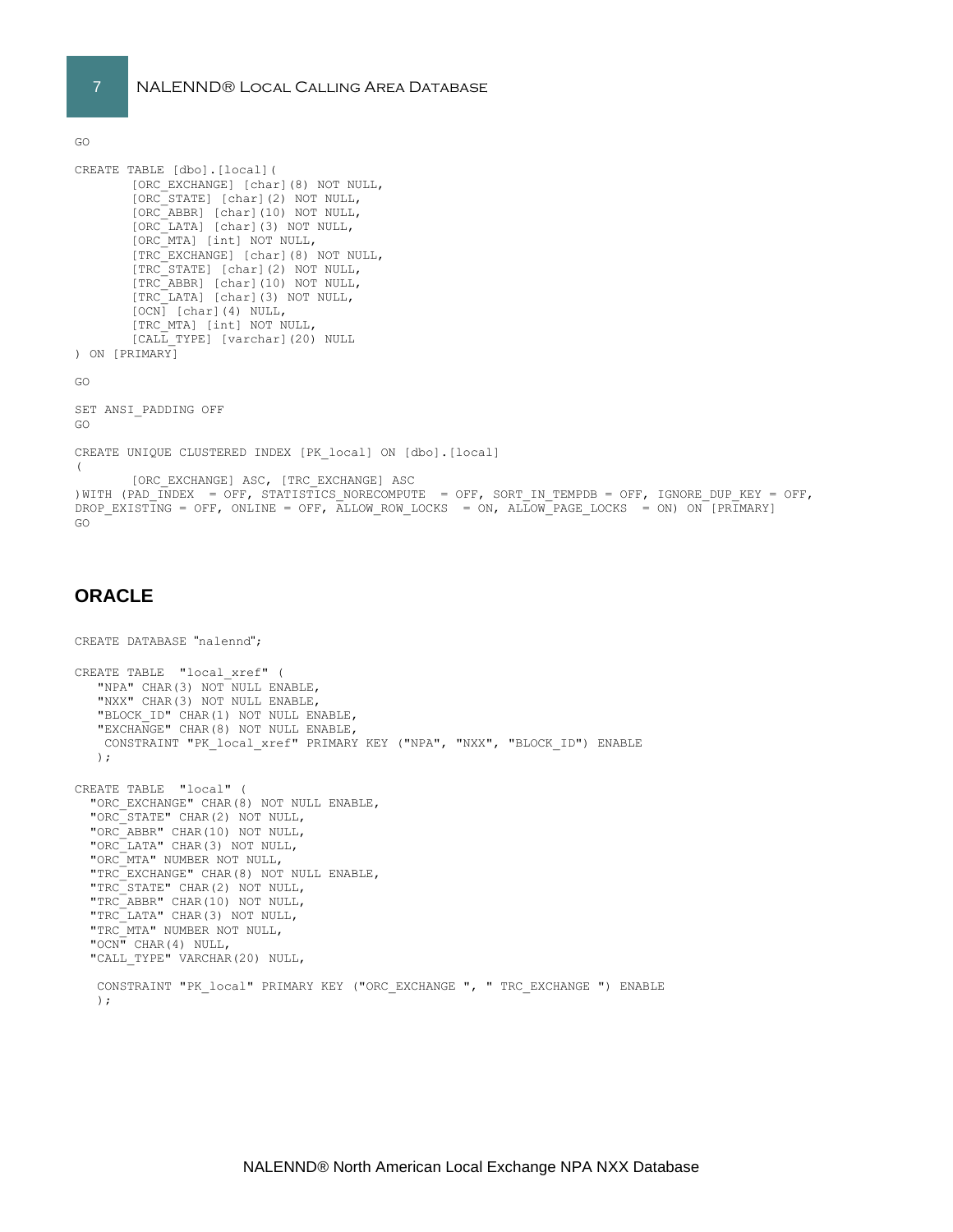## **Appendix A – State, province, and territory codes**

| AL        | Alabama                                | <b>NJ</b>      | New Jersey                            |
|-----------|----------------------------------------|----------------|---------------------------------------|
| AK        | Alaska                                 | <b>NM</b>      | <b>New Mexico</b>                     |
| <b>AZ</b> | Arizona                                | NY             | New York                              |
| AR        | Arkansas                               | <b>NC</b>      | North Carolina                        |
| CA        | California                             | ND.            | North Dakota                          |
| CO        | Colorado                               | OH             | Ohio                                  |
| <b>CT</b> | Connecticut                            | OK             | Oklahoma                              |
| DE        | Delaware                               | <b>OR</b>      | Oregon                                |
| DC        | District of Columbia                   | PA             | Pennsylvania                          |
| FL.       | Florida                                | R <sub>l</sub> | Rhode Island                          |
| GA        | Georgia                                | <b>SC</b>      | South Carolina                        |
| HI        | Hawaii                                 | <b>SD</b>      | South Dakota                          |
| ID        | Idaho                                  | <b>TN</b>      | Tennessee                             |
| IL.       | Illinois                               | <b>TX</b>      | Texas                                 |
| IN        | Indiana                                | <b>UT</b>      | Utah                                  |
| ΙA        | lowa                                   | VT             | Vermont                               |
| ΚS        | Kansas                                 | VA             | Virginia                              |
| KY        | Kentucky                               | <b>WA</b>      | Washington                            |
| LA        | Louisiana                              | WV             | West Virginia                         |
| ME        | Maine                                  | WI             | Wisconsin                             |
| <b>MD</b> | Maryland                               | <b>WY</b>      | Wyoming                               |
| MA        | Massachusetts                          | AS             | American Samoa <sup>1</sup>           |
| MI        | Michigan                               | <b>FM</b>      | Micronesia                            |
| <b>MN</b> | Minnesota                              | GU             | Guam                                  |
| <b>MS</b> | Mississippi                            | MH             | Marshall Islands                      |
| <b>MO</b> | Missouri                               | MP             | Northern Mariana Islands <sup>2</sup> |
| МT        | Montana                                | <b>PW</b>      | Palau                                 |
| <b>NE</b> | Nebraska                               | <b>PR</b>      | Puerto Rico                           |
| <b>NV</b> | Nevada                                 | UM             | Minor Islands                         |
| <b>NH</b> | New Hampshire                          | VI             | Virgin Islands                        |
|           | Canada - Provinces and territories     |                |                                       |
| AB        | Alberta                                | <b>NU</b>      | Nunavut <sup>3</sup>                  |
| <b>BC</b> | <b>British Columbia</b>                | ON             | Ontario                               |
| <b>MB</b> | Manitoba                               | <b>PE</b>      | <b>Prince Edward Island</b>           |
| <b>NB</b> | <b>New Brunswick</b>                   | QC             | Quebec <sup>4</sup>                   |
| <b>NL</b> | Newfoundland and Labrador <sup>5</sup> | <b>SK</b>      | Saskatchewan                          |
| ΝT        | <b>Northwest Territories</b>           | YT             | Yukon                                 |
|           |                                        |                |                                       |

United States - States and territories

#### **Appendix B – Country codes**

NS Nova Scotia

Countries, islands, and territories participating in the North American Numbering Plan.

*<sup>1</sup> COMMON LANGUAGE® abbreviation for American Samoa is AM*

*<sup>2</sup> COMMON LANGUAGE® abbreviation for Northern Mariana Islands is NN*

*<sup>3</sup> COMMON LANGUAGE® abbreviation for Nunavut is VU*

*<sup>4</sup> COMMON LANGUAGE® abbreviation for Quebec is PQ*

*<sup>5</sup> COMMON LANGUAGE® abbreviation for Newfoundland and Labrador is NF*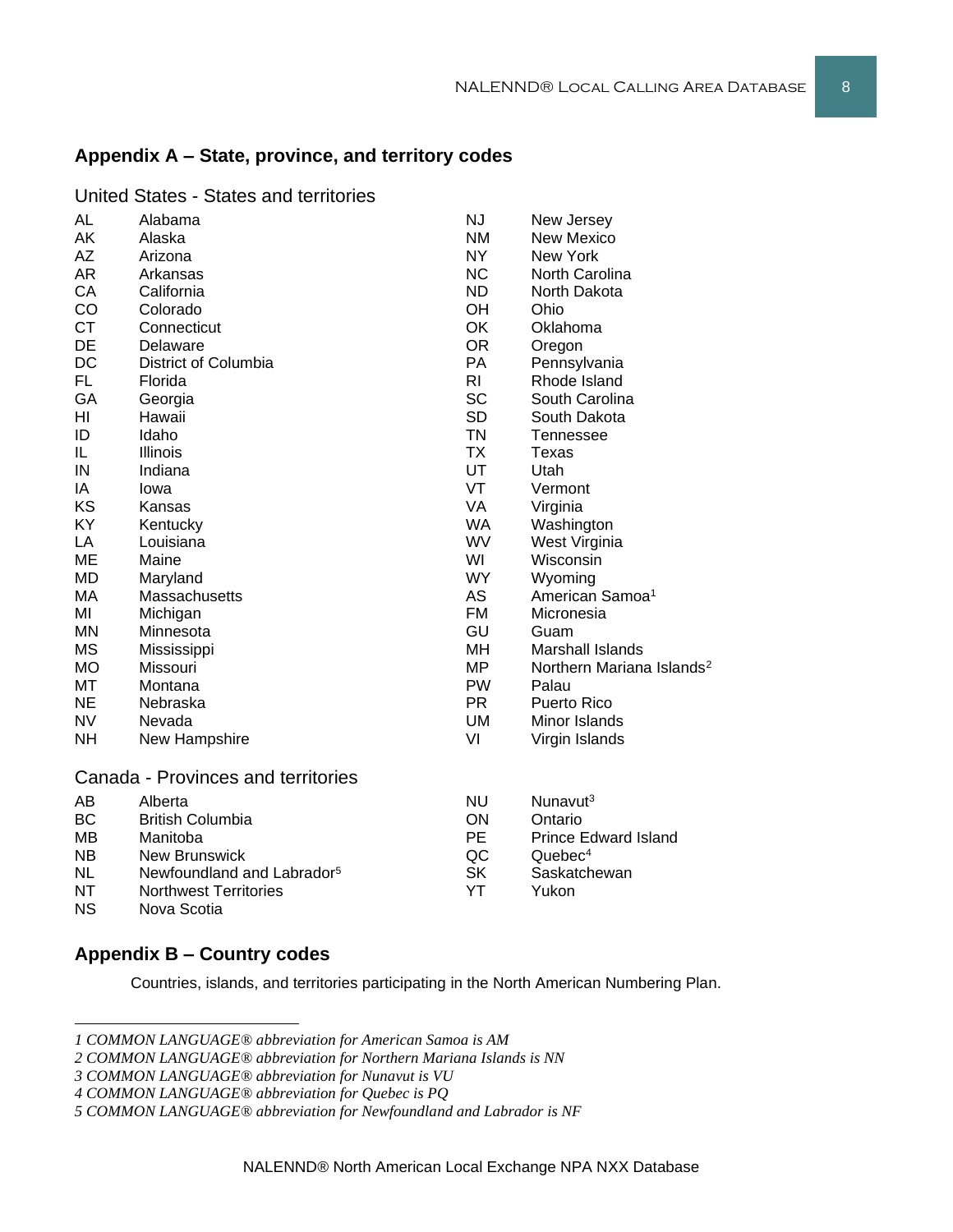| ISO 3166-1 | <b>FIPS 104-1</b> | Country                          |
|------------|-------------------|----------------------------------|
| US         | US                | <b>United States</b>             |
| СA         | CA                | Canada                           |
| <b>BS</b>  | BA                | <b>Bahamas</b>                   |
| BB         | BD                | <b>Barbados</b>                  |
| AI         | AI                | Anguilla                         |
| AG         | AN                | Antigua and Barbuda              |
| VG         | <b>BV</b>         | Virgin Islands, British          |
| KY.        | CQ                | Cayman Islands                   |
| BM         | ВM                | Bermuda                          |
| GD         | <b>GN</b>         | Grenada                          |
| <b>TC</b>  | ТC                | <b>Turks and Caicos Islands</b>  |
| <b>MS</b>  | RT.               | Montserrat                       |
| <b>SX</b>  | <b>NN</b>         | Sint Maarten                     |
| LC         | <b>SA</b>         | Saint Lucia                      |
| DM         | DM                | Dominica                         |
| VC         | ΖF                | Saint Vincent and the Grenadines |
| DO.        | DR                | Dominican Republic               |
| ТT         | <b>TR</b>         | <b>Trinidad and Tobago</b>       |
| KN         | ΚA                | Saint Kitts and Nevis            |
| JM         | JM                | Jamaica                          |

#### **Appendix C – United States Major Trading Areas**

| 01 | New York                                | 27 | Phoenix                       |
|----|-----------------------------------------|----|-------------------------------|
| 02 | Los Angeles-San Diego                   | 28 | Memphis-Jackson               |
| 03 | Chicago                                 | 29 | Birmingham                    |
| 04 | San Francisco-Oakland-San Jose          | 30 | Portland                      |
| 05 | Detroit                                 | 31 | Indianapolis                  |
| 06 | Charlotte-Greensboro-Greenville-Raleigh | 32 | Des Moines-Quad Cities        |
| 07 | Dallas-Fort Worth                       | 33 | San Antonio                   |
| 08 | Boston-Providence                       | 34 | <b>Kansas City</b>            |
| 09 | Philadelphia                            | 35 | Buffalo-Rochester             |
| 10 | Washington-Baltimore                    | 36 | Salt Lake City                |
| 11 | Atlanta                                 | 37 | Jacksonville                  |
| 12 | Minneapolis-St. Paul                    | 38 | Columbus                      |
| 13 | Tampa-St. Petersburg-Orlando            | 39 | El Paso-Albuquerque           |
| 14 | Houston                                 | 40 | Little Rock                   |
| 15 | Miami-Fort Lauderdale                   | 41 | Oklahoma City                 |
| 16 | Cleveland                               | 42 | Spokane-Billings              |
| 17 | New Orleans-Baton Rouge                 | 43 | Nashville                     |
| 18 | Cincinnati-Dayton                       | 44 | Knoxville                     |
| 19 | St. Louis                               | 45 | Omaha                         |
| 20 | Milwaukee                               | 46 | Wichita                       |
| 21 | Pittsburgh                              | 47 | <b>Honolulu</b>               |
| 22 | Denver                                  | 48 | Tulsa                         |
| 23 | Richmond-Norfolk                        | 49 | Alaska                        |
| 24 | Seattle (Excluding Alaska)              | 50 | Guam-Northern Mariana Islands |
| 25 | Puerto Rico-U.S. Virgin Islands         | 51 | American Samoa                |
| 26 | Louisville-Lexington-Evansville         |    |                               |